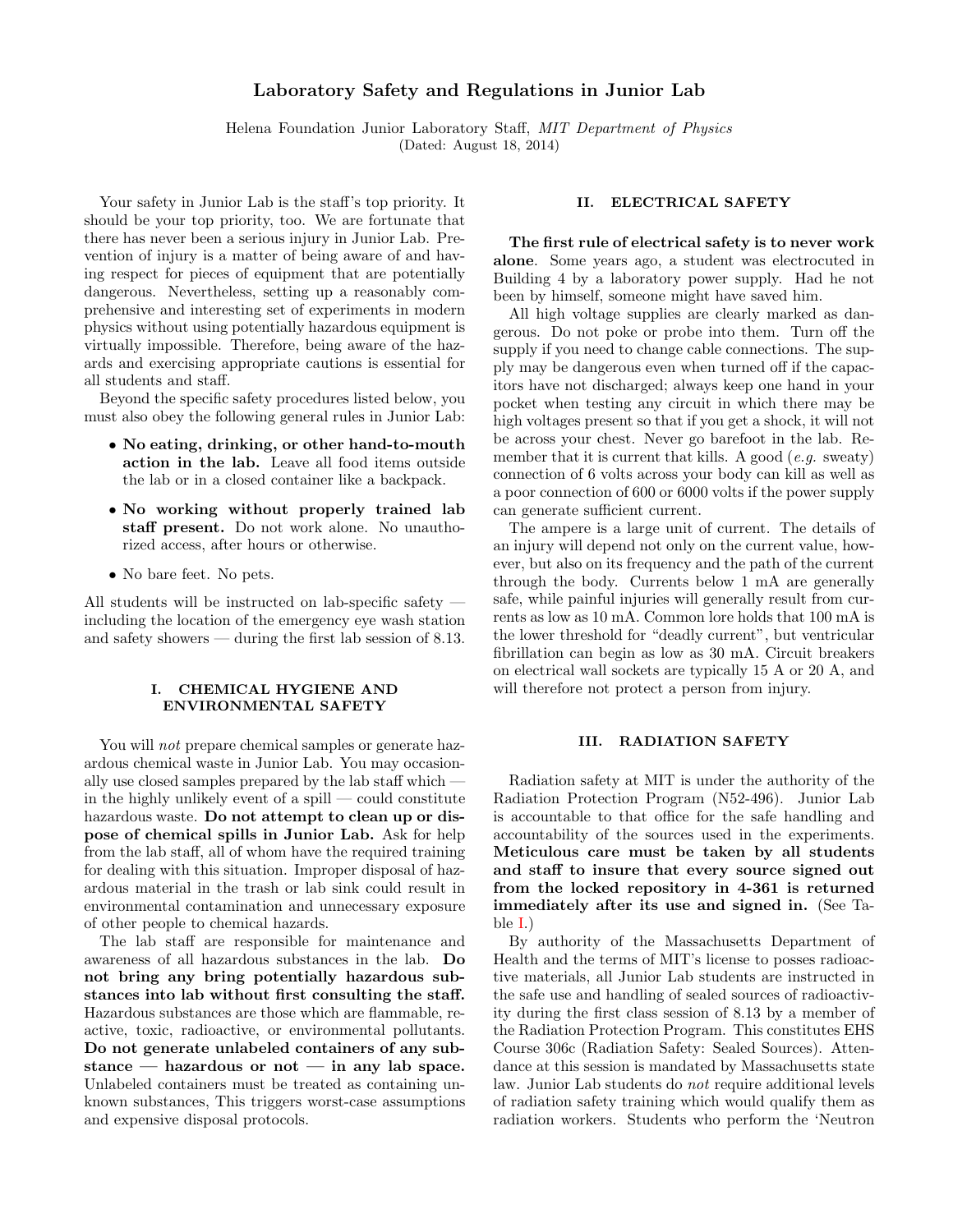| Experiment             | Isotope               | $\sim$ Activity (mCi) |
|------------------------|-----------------------|-----------------------|
| Compton Scattering     | ${}^{137}Cs$          | 0.4                   |
| Mössbauer Spectroscopy | ${}^{57}\mathrm{Co}$  | 4                     |
| Rutherford Scattering  | $^{241}\mathrm{Am}$   | 0.2                   |
| Alpha Decay            | Uranium Ore           | $5 \times 10^{-6}$    |
|                        | ${}^{226}\mathrm{Rd}$ | 0.013                 |
| Relativistic Dynamics  | $^{90}\rm{Sr}$        | 8                     |
|                        | $^{133}\mathrm{Ba}$   | 0.08                  |
| X-Ray Physics          | $^{241}\mathrm{Am}$   | 10                    |
|                        | $^{55}\mathrm{Fe}$    | 0.7                   |
|                        | $^{90}\rm{Sr}$        | 0.6                   |
|                        | $^{57}\mathrm{Co}$    | 0.02                  |
| Calibration Sources    | $^{133}\rm{Ba}$       | 0.005                 |
|                        | ${}^{109}\mathrm{Cd}$ | 0.008                 |
|                        | $^{137}\mathrm{Cs}$   | 0.007                 |
|                        | $^{57}\mathrm{Co}$    | 0.0001                |
|                        | $\rm ^{60}Co$         | 0.01                  |
|                        | $^{54}{\rm Mn}$       | 0.0002                |
|                        | $\rm ^{22}Na$         | 0.01                  |

<span id="page-1-0"></span>TABLE I. A table showing the radioactive sources used in Junior Lab and their approximate activities.

Physics' experiment at the MIT Nuclear Reactor Laboratory will be notified of additional required training specific to that facility.

As discussed in your training, there are a few simple precautions to be taken for safely working with sealed sources of radioaction:

- Do not handle radioactive sources any more than you need to.
- Work quickly when transferring or positioning radioactive sources.
- Never take a source away from the Junior Lab, even temporarily. The senior staff are legally responsible for the sources and must periodically account for their presence and condition.
- Replace sources in the lead storage cabinet when they are not in use and ensure that the cabinet is locked at all times.
- Keep sources away from your body.
- Never bring a radioactive source near your eyes because they are particularly sensitive to radiation.
- Be aware of the sources being used in neighboring experiments. Be aware of neighboring experimenters when using sources.
- Remember ALARA As Low As Reasonably Achievable!

Ionizing radiation damages tissue; any exposure should therefore be minimized. The unit of radiation exposure is the rem (roentgen equivalent man). For an average individual, the background dosage from cosmic rays and other environmental sources is about 360 mrem/year, which works out to  $4.2 \times 10^{-2}$  mrem/hour. The recommended limit to controllable exposure for a member of the general public is 100 mrem/year, averaged over any consecutive five years. If you follow the Junior Lab guidelines, your exposure will be only a fraction of the dose you receive from the natural background. A survey meter is available in 4-361 for you to check radiation levels yourself.

Radioactive sources emit three types of radiation: high energy helium nuclei (alpha rays), electrons (beta rays), or photons (gamma rays). Most of the sources in Junior Lab emit only gamma radiation. Of the sources which do emit alpha or beta particles, most are enclosed in plastic or metals, which prevent particulate radiation from escaping. The exceptions are the <sup>90</sup>Sr source in the 'Relativistic Dynamics' experiment and the <sup>241</sup>Am source in the 'Rutherford Scattering' experiment; both sources are in an enclosed apparatus. These sources should never be handled. Handling of open alpha- or beta-emitters can result in contamination or dangerous dosages to the skin.

Radiation is quantified is several different ways:

- The quantity of a radioactive material in a source — called its "activity" — is measured in curies (Ci). A one-curie source has an activity of  $3.7 \times 10^{10}$  disintegrations per second. The curie is an extraordinarily large unit: millicuries and microcuries are more common in laboratory usage.
- The "absorbed dose" is a quantity that measures the total energy absorbed per unit mass; it is measured in rads, where 1 rad  $= 100 \text{ erg/g}$ .
- The "equivalent dose" is measured in the units discussed above, the rem. The equivalent dose is derived from the absorbed dose by multiplying by a "radiation weighting factor" which is a measure of how damaging a particular type of radiation is to biological tissue. For photons (gamma rays) and electrons and positrons (beta particles), the radiation weighting factor is unity; for helium nuclei (alpha particles), it is 20; for protons with energy greater than 2 MeV it is 5; and for neutrons it ranges from 5 to 20, depending on the energy.

When you use the survey meter in the lab, the readings are in rads, and you must consider the type of particle when you work out the equivalent dose.

For gamma rays with energy greater than 1 MeV, a useful approximation is that the equivalent dose due to a source with an activity of C microcuries is  $5.2 \times$  $10^{-4}CE_{\gamma}R^{-2}$  mrem/hour, where R is the distance from the source in meters and  $E_{\gamma}$  is the energy of the gamma ray in MeV. For gamma rays with energy less than 1 MeV, this formula is still approximately true for a